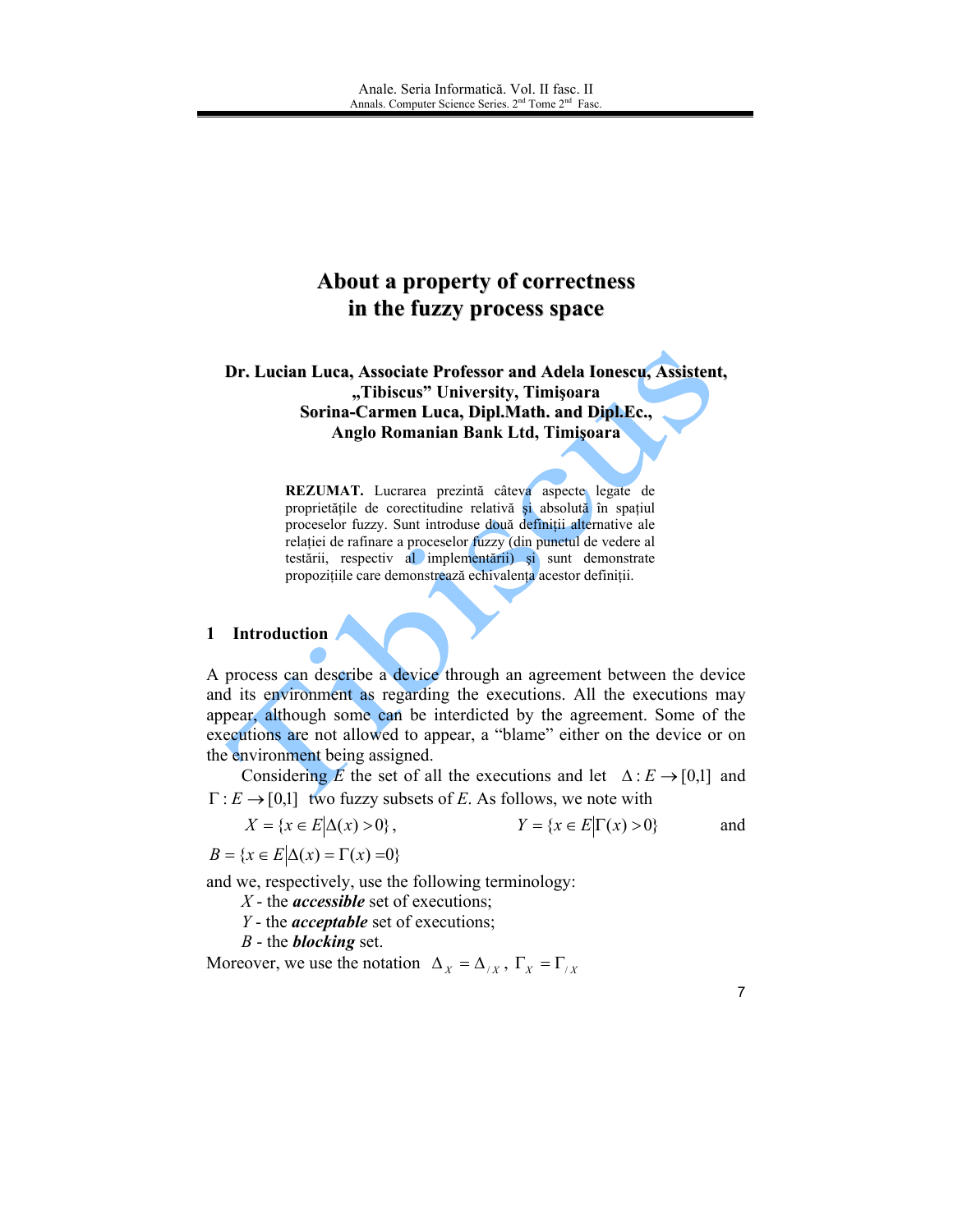



**Definition 1.1** The pair  $\pi = (\Delta_X, \Gamma_X)$ , where  $\Delta_X$  and  $\Gamma_X$  are defined as above, is called a fuzzy process over E.

The set of all the fuzzy processes over a pair of subsets crisp  $X$  and  $Y$  of E, as above, is called the fuzzy space processes of  $(X, Y)$ , and the set of all the fuzzy processes over E is called the fuzzy space processes of E.  $\blacksquare$ 

A fuzzy process  $\pi = (\Delta_X, \Gamma_X)$  represents an agreement between the device and its environment: the device guarantees that only the executions of  $X$  can appear, while the environment guarantees that only the executions of Y can appear.



The executions of  $X$  are called *accessible*, the executions of  $Y$ , *acceptable*, and the executions of  $B$ , as we mentioned above, are called blockings and they do not answer our purpose.  $\Delta_X$  and  $\Gamma_X$  give, respectively, the grade of accessibility and acceptability. The device can access, respectively, accept an execution. An execution  $x \in E$  is  $(X, Y)$ -8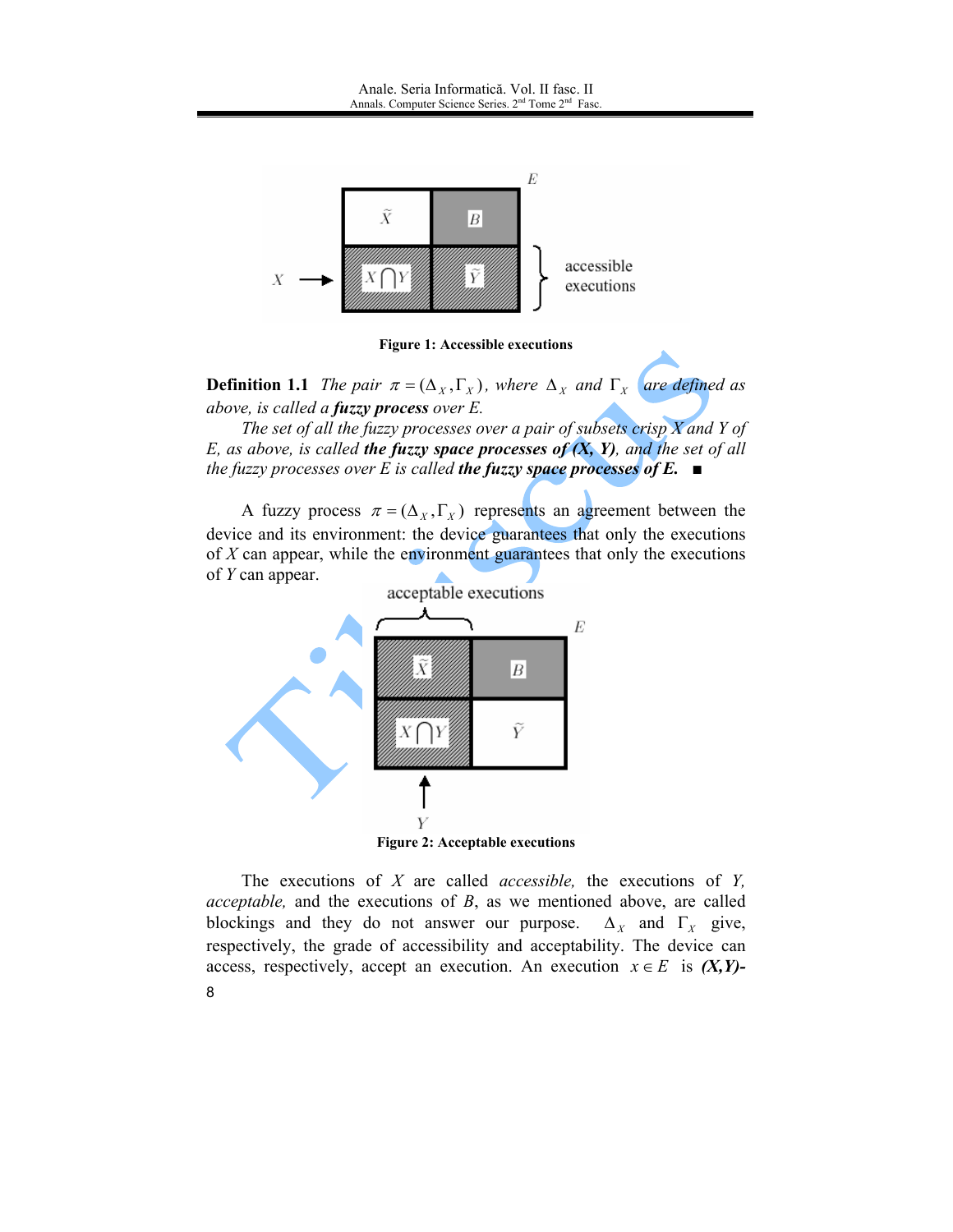*completely accessible* if  $\Delta(x) = 1$  and it is  $(X, Y)$ - *completely acceptable* if  $\Gamma(x) = 1$ .

From the viewpoint of the classic (crisp) theory of sets, a fuzzy process parts the  $E$  set of all the executions in four disjunctive subsets:  $\widetilde{X}$ ,  $\widetilde{Y}$ ,  $X \cap Y$  and B, where:

$$
\widetilde{X} = \{x \in E | \Delta(x) = 0 \quad \text{si} \quad \Gamma(x) > 0 \},
$$
  

$$
\widetilde{Y} = \{x \in E | \Gamma(x) = 0 \quad \text{si} \quad \Delta(x) > 0 \}
$$

Obviously,  $\widetilde{X} \cap \widetilde{Y} = \varnothing$ 

We call the elements of  $\tilde{X}$  escapes and the device must avoid them. We call the elements of  $\tilde{Y}$  rejections and the environment must avoid them. The elements of  $\widetilde{X} \cup \widetilde{Y}$  together are called *violations*.



The agreement stipulates that only the executions in  $X \cap Y$  are permitted to appear in the presence of the device. For this reason,  $X \cap Y$  is also called the *contract set*, and the executions  $x \in X \cap Y$  are also called *goals*, because they are linked both for the device and for the medium. The set X contains the executions for which the device respects the agreement (and the environment can respect it or not); the  $Y$  set contains the executions for which the environment respects the agreement (and the device can respect it or not). In the set  $X \cup Y$  we still can have executions with the grade of acceptability or the grade of accessibility equal to zero, but not both to zero for a given execution.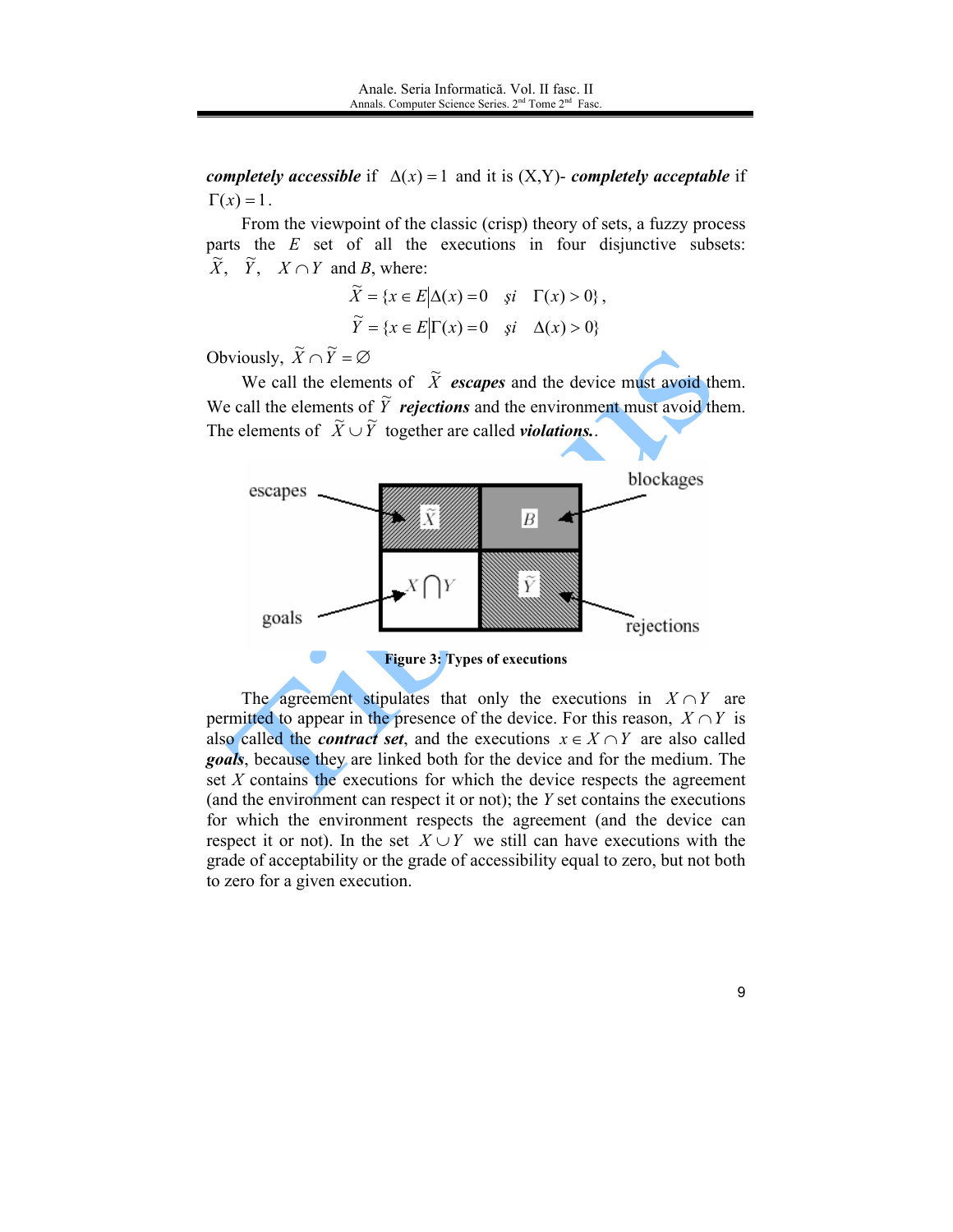#### $\mathbf{2}$ The pattern correctness conditions

The property of absolute correctness in the fuzzy process space formalizes the fact that a device operates by itself, namely the device does not inflict any demand to the environment. In that sense, the device is called robust. In the terms of the avoided executions, this property leads to an empty set of refusals for the corresponding process.

The symmetric property is that the device does not offer any guarantee to the environment. In the terms of the avoided execution, this leads to an empty set for the correspondent process. In this sense, the device is called chaotic.

The fuzzy process  $\pi = (\Delta_X, 1_E)$  is called **robust**, while the **Definition 2.1** fuzzy process  $\pi = (1_{F}, \Gamma_{Y})$ , is called **chaotic.** 

As follows, we denote by  $\mathcal{R}_E$  and  $\mathcal{H}_E$  the set of robust processes, respectively, chaotic over E.  $(1_E(x) = 1, \forall x \in E, 0(x) = 0, \forall x \in E)$ .

The process  $\pi = (1_E, 1_E)$  is the only fuzzy process that is robust and chaotic at the same time.

The void fuzzy process,  $\Omega$ , is given by  $\Omega = (l_{F}l_{F})$   $\blacksquare$ **Definition 2.2** 

This process has no escapes and no refusals. Therefore, it does neither offer any guarantees, nor inflict any restrictions to the environment. Its behavior is similar to the vacuum.

The property of *relative correctness* in the fuzzy process space formalizes the fact that a  $\rho$  fuzzy process is a suitable substitute for a fuzzy process  $\pi$ .  $\rho$  should inflict less demands to the environment and offer more guarantees than  $\pi$ . In terms of the avoided execution, this means that  $\rho$  has a bigger set of acceptable executions and a smaller set of accessible executions, comparing to those corresponding to  $\pi$ .

**Definition 2.3** Considering two given fuzzy processes for the same set  $E$ of executions,  $\pi = (\Delta_{X_{\tau}}^{\tau}, \Gamma_{X_{\tau}}^{\pi})$  and  $\rho = (\Delta_{X_{\tau}}^{\rho}, \Gamma_{X_{\tau}}^{\rho})$ , we say that the fuzzy process  $\pi$  is refined by the fuzzy process  $\rho$  and we write  $\pi \sqsubseteq \rho$  if and only if  $10$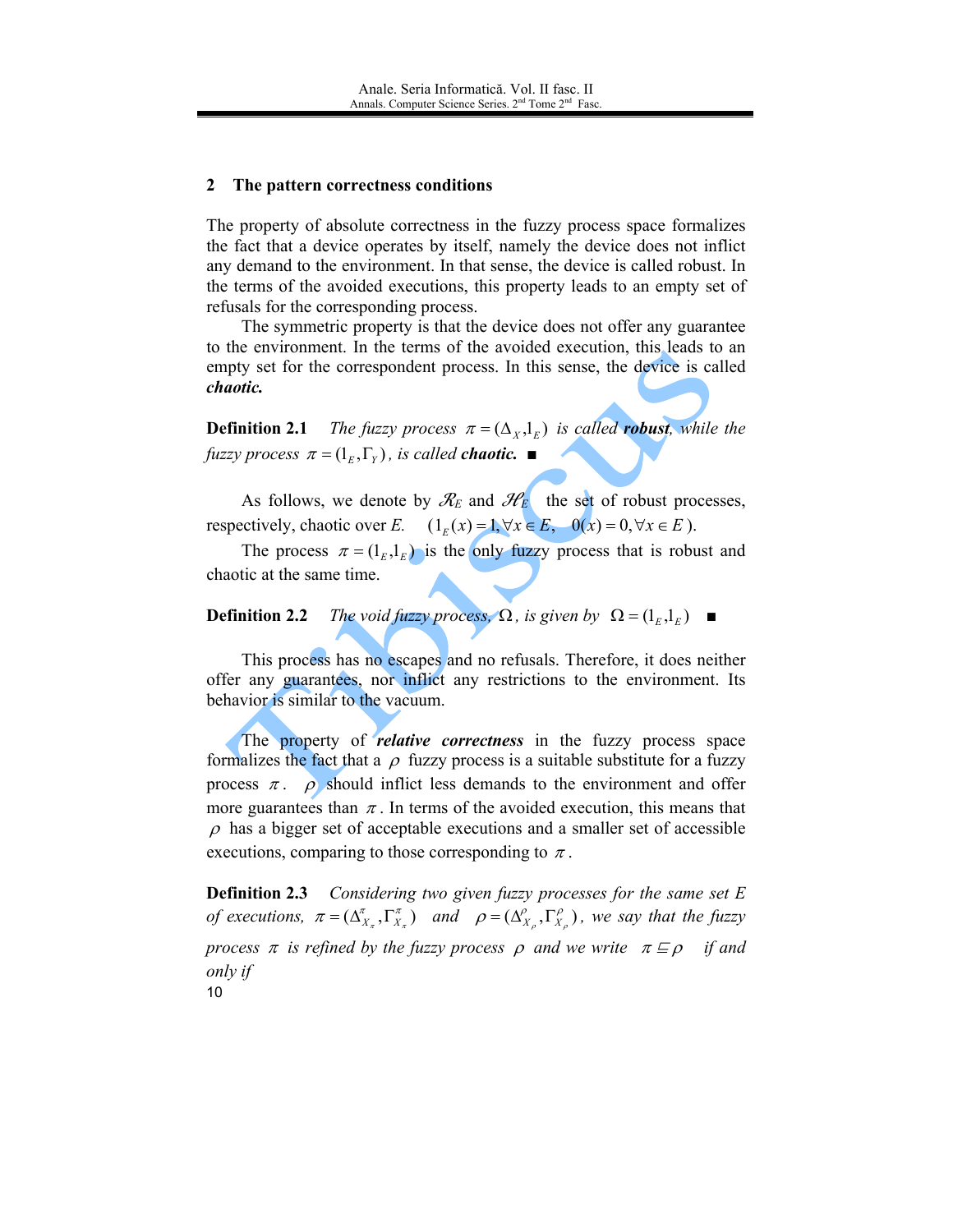$$
(\Delta^{\pi}(x) \ge \Delta^{\rho}(x)) \wedge (\Gamma^{\pi}(x) \le \Gamma^{\rho}(x)), \forall x \in E. \quad \blacksquare
$$



The above condition involves that:

 $(X_{\pi} \supseteq X_{\rho}) \wedge (Y_{\pi} \subseteq Y_{\rho}).$ 

If the accessibility grade for an execution is smaller, the behavior of the device is more particular, meaning the device has less freedom and reacts to tighter restrictions.

Intuitively, the refining represents a relative notion of correctness:  $\pi \sqsubseteq \rho$  means that  $\pi$  may be replaced by  $\rho$  without producing any undesirable results.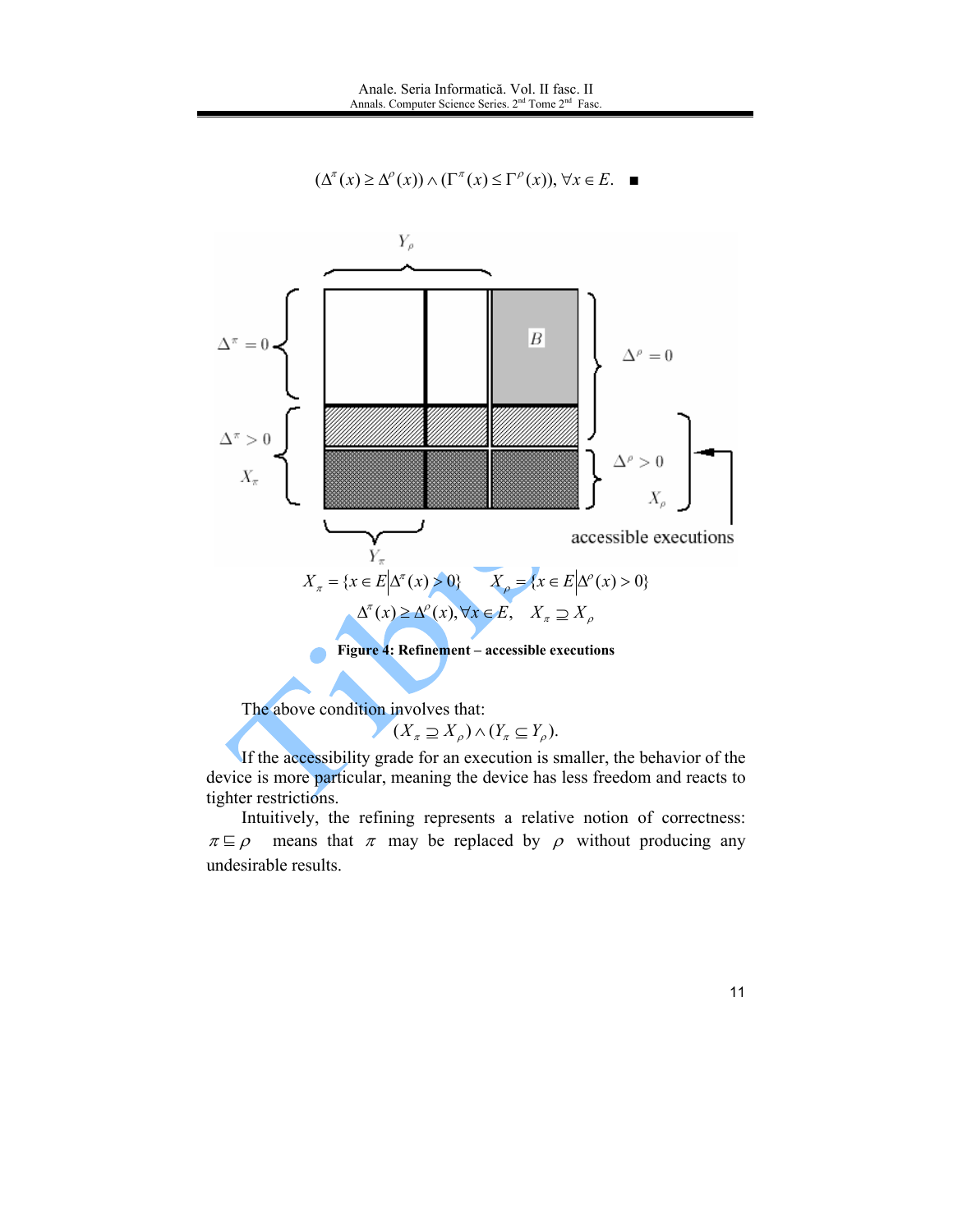

A better process accepts more executions, consequently it is less exposed to an inadequate utilization; and a better process accesses fewer executions, consequently it is less exposed to an inadequate utilization by the other processes. The following property shows that the refinement is a partial order.

**Proposition 2.4** The  $\equiv$  relation is a partial order relation in the fuzzy process set, namely for any fuzzy processes  $\pi$ ,  $\rho$  and  $\sigma$  over the set of the execution  $E$ :

> $IRI$  $\pi \sqsubseteq \pi$  $[AS]$   $\pi \sqsubseteq \rho \land \rho \sqsubseteq \pi \Rightarrow \pi = \rho$  $\begin{array}{ccc} \n\sqrt{T} & \pi \subseteq \rho & \wedge & \rho \subseteq \sigma \Rightarrow \pi \subseteq \sigma\n\end{array}$

 $12$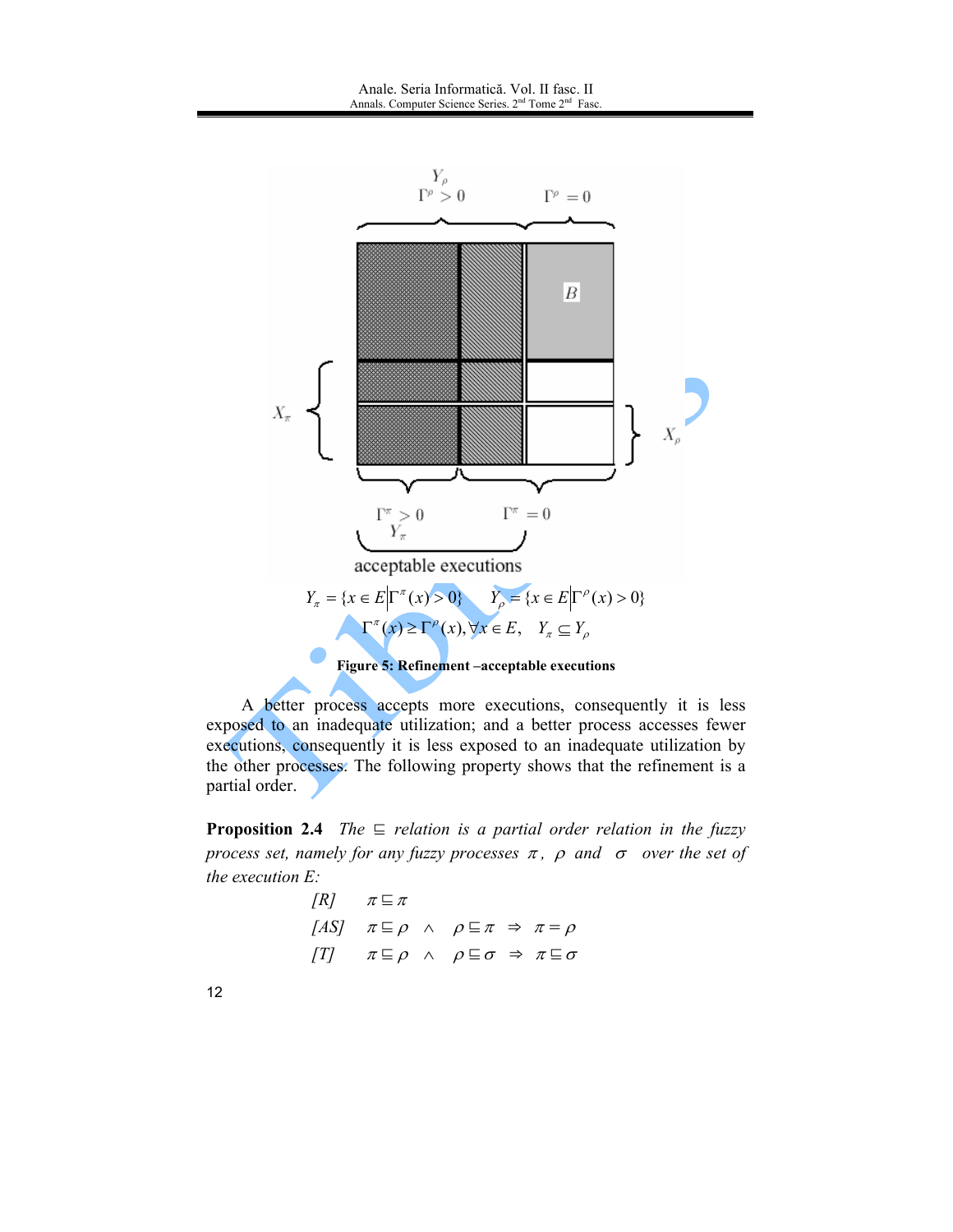**Proof.** If  $\pi = (\Delta_{X_{\pi}}^{\pi}, \Gamma_{X_{\pi}}^{\pi})$ ,  $\rho = (\Delta_{X_{\rho}}^{\rho}, \Gamma_{X_{\rho}}^{\rho})$  and  $\rho = (\Delta_{X_{\rho}}^{\rho}, \Gamma_{X_{\rho}}^{\rho})$ , then the

above properties immediately result from the definition 3.3. For instance, to illustrate the anti-symmetry property

 $\pi \sqsubseteq \rho \land \rho \sqsubseteq \pi \Rightarrow \pi = \rho$ 

is equivalent with

$$
((\Delta^{\pi} \geq \Delta^{\rho}) \wedge (\Gamma^{\pi} \leq \Gamma^{\rho})) \wedge ((\Delta^{\rho} \geq \Delta^{\pi}) \wedge (\Gamma^{\rho} \leq \Gamma^{\pi}))
$$

namely with

$$
((\Delta^{\pi} = \Delta^{\rho}) \wedge (\Gamma^{\pi} = \Gamma^{\rho}))
$$

that is

$$
\pi = \rho \quad \blacksquare
$$

**Proposition 2.5** Considering two fuzzy processes  $\pi$  and  $\rho$  over the set of the executions  $E$ , then if

$$
\pi \in \mathcal{K}_E \text{ s1 } \pi \subseteq \rho \Rightarrow \rho \in \mathcal{K}_E
$$
  
\n**Proof.**  $\pi \in \mathcal{R}_E \Rightarrow \pi = (\Delta_{X_x}^{\pi}, 1_E)$  and  $\pi \subseteq \rho$ ,  $\rho = (\Delta_{X_\rho}^{\rho}, \Gamma_{X_\rho}^{\rho})$   
\n $\Rightarrow (\Delta^{\pi} \ge \Delta^{\rho}) \wedge (1_E \le \Gamma^{\rho})$   
\nthat is  
\n $\Gamma^{\rho} = 1_E$ , therefore  $\rho = (\Delta_{X_\rho}^{\rho}, 1_E) \Leftrightarrow \rho \in \mathcal{R}_E$ 

The above proposition determines that if the robustness is considered a predicate over the processes, than it is monotonous as to the refinement. Its interpretation is that, if  $\pi$  is "correct by itself" and  $\rho$  "at least as good" as  $\pi$ , then  $\rho$  is, also, "correct by itself".

**Corollary 2.6** For a fuzzy process  $\pi$  over the set of executions E:  $\pi \in \mathcal{R}_E \Leftrightarrow \Omega \sqsubseteq \pi$ 

Proof. From the definition of the refinement relation and of the void process:

$$
\Omega \sqsubseteq \pi \iff (1_E \ge \Delta^{\pi}) \wedge (1_E \le \Gamma^{\pi})
$$

Since  $1_F \geq \Delta^{\pi}$  is trivial, we have that

$$
\Omega \sqsubseteq \pi \iff 1_E \leq \Gamma^{\pi} \iff 1_E = \Gamma^{\pi} \iff \pi = (\Delta_{X_{\pi}}^{\pi}, 1_E) \iff \pi \in \mathcal{R}_E \quad \blacksquare
$$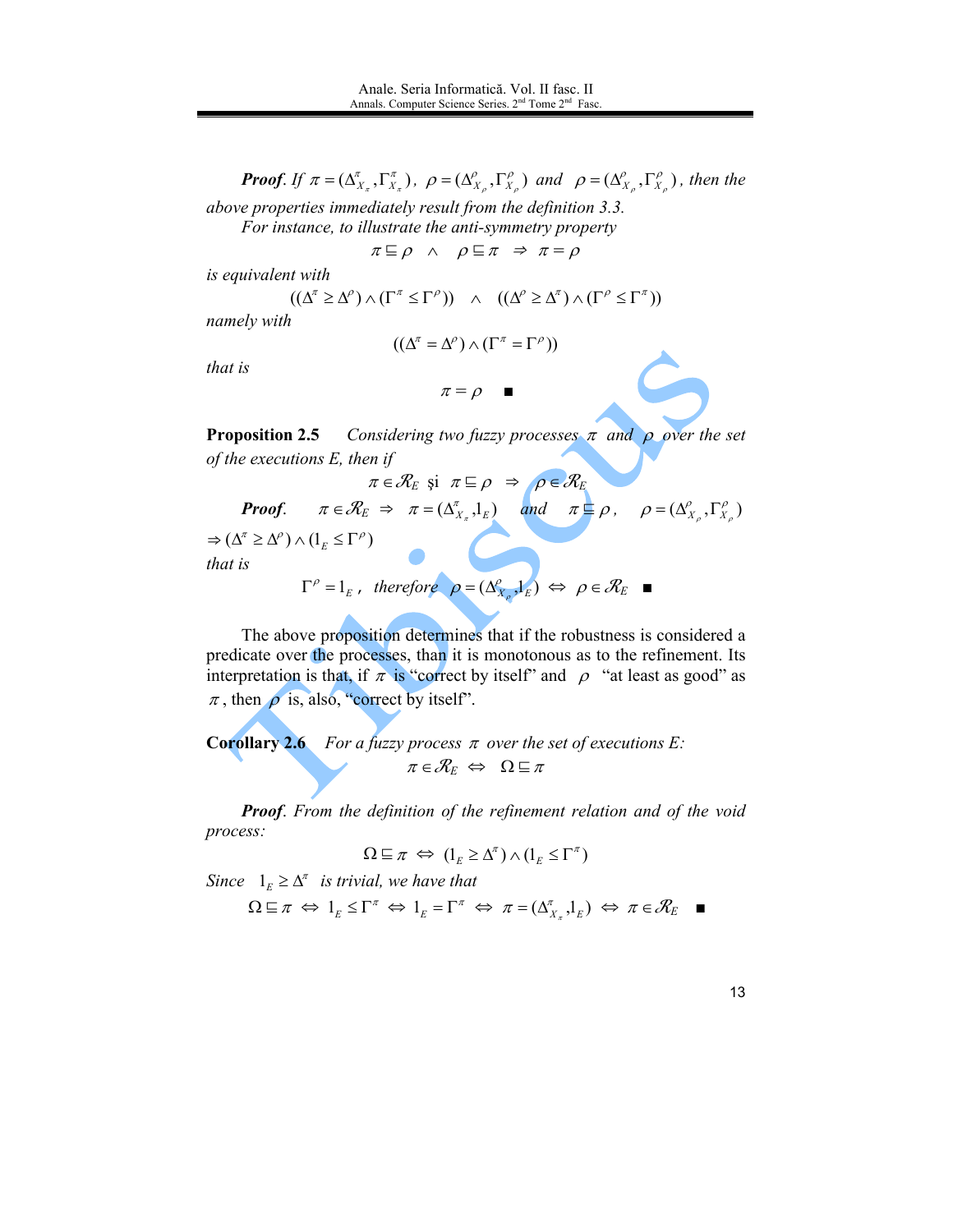

The interpretation is that  $\rho$  is "correct by itself", if and only if  $\pi$  is "at least as good" as a process which is so indifferent to its medium that it can be seen as a "vacuum".

**Definition 2.7** Considering a set of executions E, the fuzzy process  $(0<sub>E</sub>,1<sub>E</sub>)$  is called **top** and it is denoted  $\top$ , and the fuzzy process  $(1<sub>E</sub>,0<sub>E</sub>)$  is called **bottom** and it is denoted  $\perp$ .  $\blacksquare$ 

Let us note that the *top* fuzzy process is robust, and the *bottom* fuzzy process is chaotic, for a given set of executions.

**Proposition 2.8** For any fuzzy process  $\pi$  over the set of the executions E, we have that:

 $\perp \equiv \pi \equiv T$ 

*Proof.* 
$$
\bot = (1_E, 0_E), \ \ \top = (0_E, 1_E), \ \ \pi = (\Delta_{X_\pi}^\pi, \Gamma_{X_\pi}^\pi)
$$
  
 $(1_E \ge \Delta^\pi \ge 0_E) \wedge (0_E \le \Gamma^\pi \le 1_E)$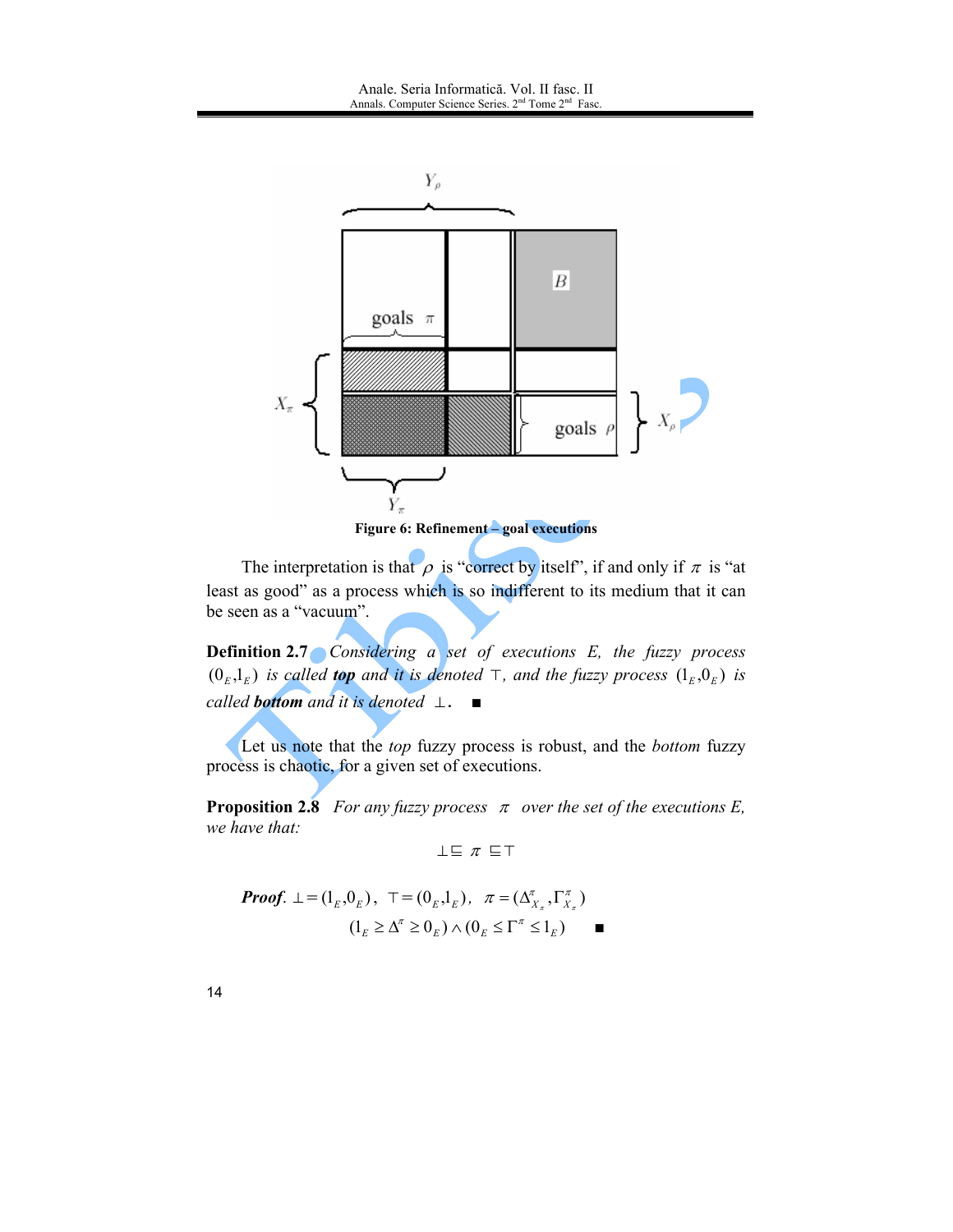#### 3 **Results and conclusions**

An alternative definition of refinement is to say that an "implementation"  $\rho$ is correct with respect to a "specification"  $\pi$  if  $\rho$  operates corectly in the environment of  $\pi$ . The question arises whether this alternative definition is equivalent to that in Definition 2.3. The following Proposition answers this question, and, by that, connects our relative and absolute notions of correctness.

**Proposition 3.1** Considering two fuzzy processes  $\pi$  and  $\rho$  over the set of the executions  $E$ , then

 $\pi \sqsubseteq \rho \ \ \, \Leftrightarrow \ \ \, \text{-} \pi \otimes \rho \ \, \in \, R_E$ 





Proposition 3.1 permits us to verify whether an implementation satisfies a specification by placing the implementation in the environment of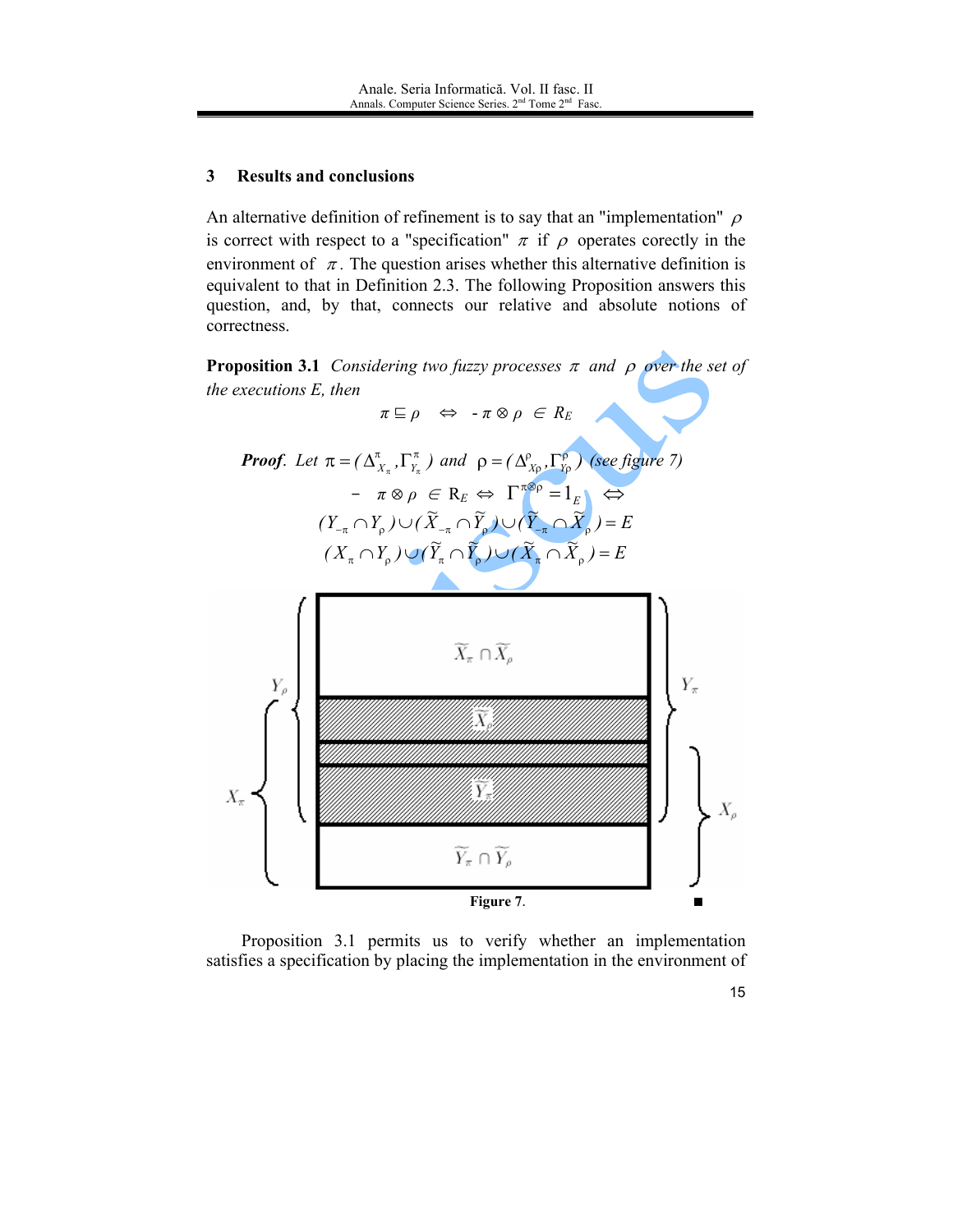the specification, and checking an absolute correctness condition on their product. Such approaches were taken in [Ebe91] and further developed in  $[Ver94]$ .

Another alternative definition of refinement uses testing point of view:  $\rho$  is "better than as good as"  $\pi$  if  $\rho$  passes all tests that  $\pi$  passes. Passing a test  $\sigma$  can be viewed as the absence of rejects when the device is coupled with  $\sigma$ . Proposition 3.2 show that this testing definition of refinement is equivalent to Definition 2.3, and thereby provides another link between the absolute and relative notions of correctness in fuzzy process spaces.

**Proposition 3.2** Considering two fuzzy processes  $\pi$  and  $\rho$  over the set of *the executions E,* 

 $\pi \sqsubseteq \rho \Leftrightarrow \forall \sigma : (\sigma \otimes \pi \in R_E \Rightarrow \sigma \otimes \rho \in R_E)$ 

**Proof.** By proposition 3.1 we have:  $\pi \otimes \rho \in R_E \Rightarrow -\sigma \sqsubseteq \pi$ 

and

$$
\sigma\otimes\rho\ \in\mathrm{R}_E\ \Rightarrow\ \sigma\sqsubseteq
$$

Thus, it is sufficient to prove

$$
\pi \sqsubseteq \rho \iff \forall \sigma : (\neg \sigma \sqsubseteq \pi \Rightarrow \neg \sigma \sqsubseteq \rho)
$$

By transitivity of refinement:

 $\pi \sqsubseteq \rho \land \neg \sigma \sqsubseteq \pi \Rightarrow \neg \sigma \sqsubseteq \rho$ 

Reciprocal, let  $\sigma = -\pi$ . That  $-\sigma = \pi$  and by transitivity of refinement

 $\Rightarrow -\sigma \equiv q$ . By hypotesis  $-\sigma \equiv \rho$ . Finally, since  $-\sigma = \pi$ , we have  $\pi \equiv \rho$ 

### References

- **J.C.** Ebergen A formal Approach to designing delay-[Ebe91] *insensitive circuits*, Distributed Computing, 5(3):107/110, 1991
- $[LD01]$ L. Luca and I. Despi - Toward a Definition of Fuzzy Processes, Proceedings of the 5th International Symposium on Economics Informatics, Bucharest, pp. 855-859, May 2001.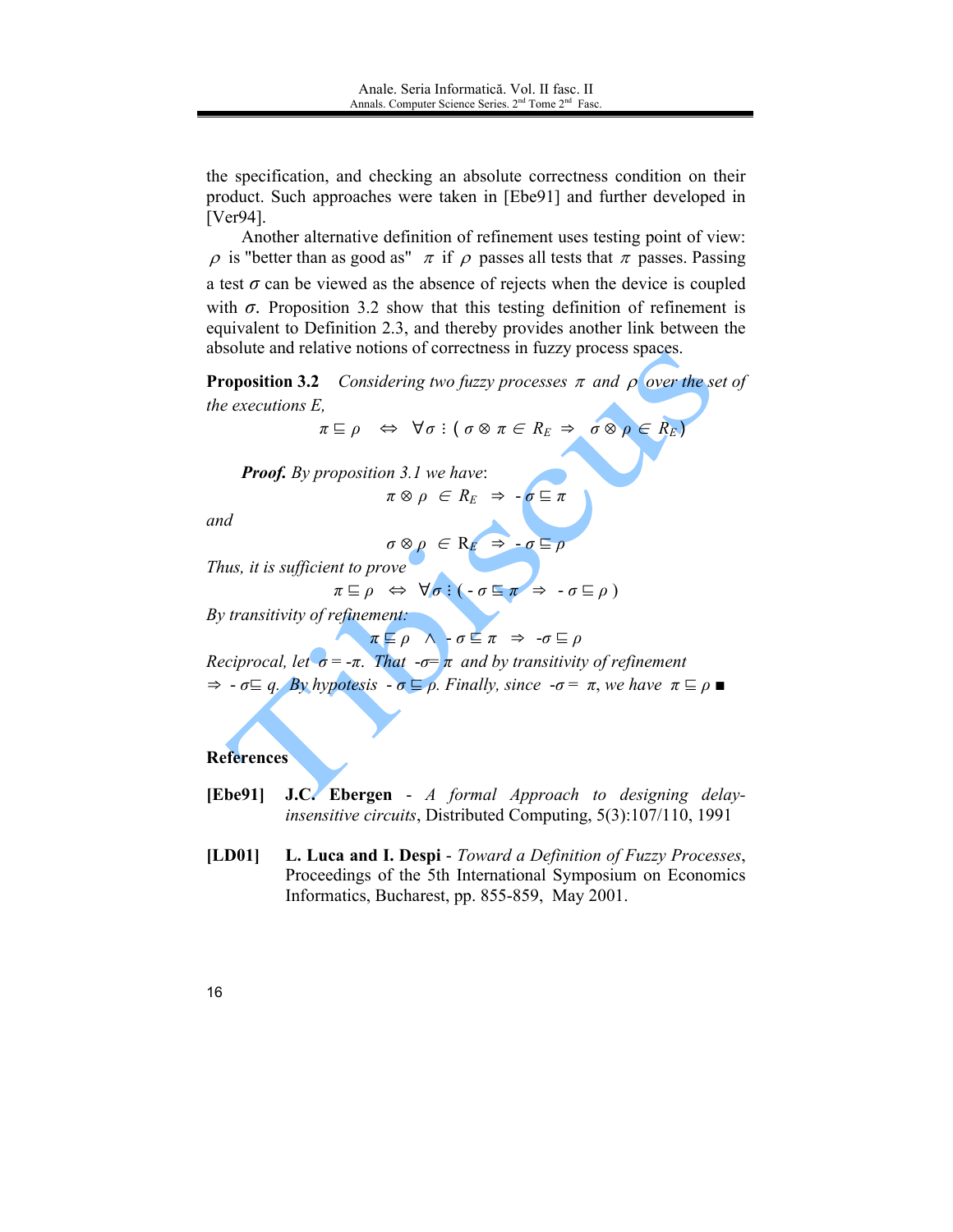- [LDL01a] L. Luca, I. Despi and S.-C. Luca Operatii cu procese fuzzy (Operations with fuzzy processes), Analele Universității "Tibiscus", Seria Științe Economice, vol. IX, Timișoara, 2001.
- [LDL01b] L. Luca, I. Despi și S.-C. Luca Manipulări cu procese fuzzy (Manipulations of fuzzy processes), Analele Universității "Tibiscus", Seria Științe Economice, vol. IX, Timișoara, 2001
- $[Luc03]$ L. Luca - Spații de procese fuzzy (Fuzzy process spaces), Editura Mirton, Timișoara, 2003.
- $[Neg95]$ R. Negulescu - Process spaces, Technical Report CS-95-48, Department of Computer Science, University of Waterloo, Ontario, Canada, December, 1995.
- R. Negulescu Process Spaces and Formal Verification of [Neg $98$ ] Asynchronous Circuits, PhD thesis, Department of Computer Science, University of Waterloo, Ontario, Canada, August, 1998.
- $[Ver94]$ T. Verhoeff - The testing paradigm applied to network structure, Computing Science Notes 94/10, Dept. of Math. and Computer Science, Eindhoven University of technology, Eindhoven, 1994